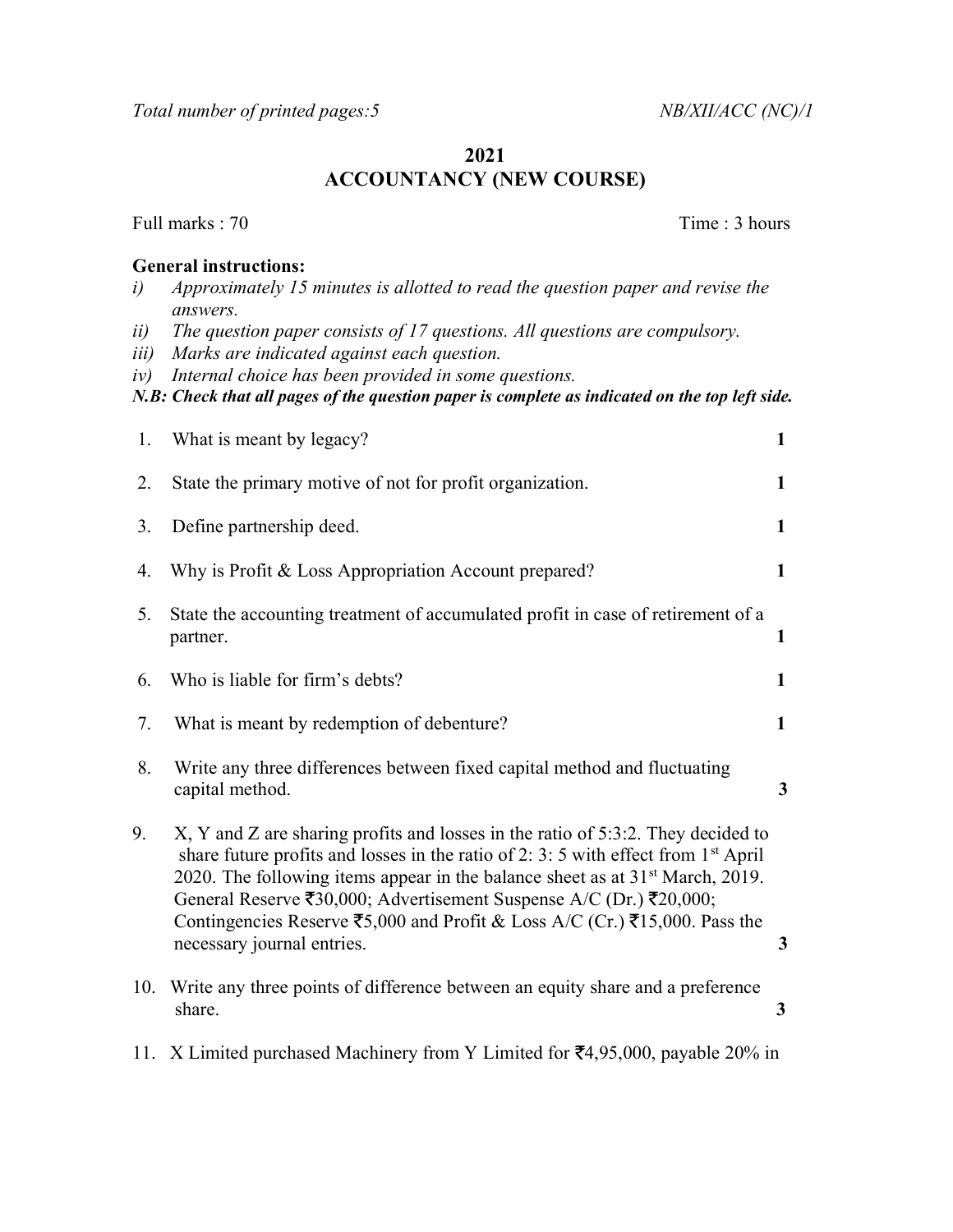cash and the balance by the issue of fully paid 15% debentures of  $\bar{\mathfrak{g}}$ 100 each at par. Journalise these transactions in the books of the company. 3

- 12. Explain three sources of redemption of debentures. 3
- 13. a. Write any six features of Income and Expenditure Account.

 $\mathbf{O}\mathbf{r}$  6

 b. From the following, prepare Income and Expenditure Account of R.K Sports Club for the year ended  $31<sup>st</sup>$  March, 2020.

 Receipt & Payment Account of R.K Sports Club for the year ended 31<sup>st</sup> March, 2020

| <b>Receipts</b>        | ₹      | <b>Payments</b>                | ₹      |
|------------------------|--------|--------------------------------|--------|
| Balance $(b/f)$ :      |        | <b>Administrative Expenses</b> | 32,000 |
| Cash                   | 10,000 | Repairs                        | 1,600  |
| Bank                   | 6,500  | Rent                           | 1,000  |
| Donations              | 10,000 | Investments                    | 8,000  |
| Subscriptions          | 30,000 | <b>Salaries</b>                | 7,000  |
| Legacy                 | 8,000  | Furniture                      | 5,200  |
| Interest               | 1,400  | Balance c/f                    |        |
| Miscellaneous Receipts | 3,600  | Cash                           | 6,000  |
|                        |        | Bank                           | 8,700  |
|                        | 69,500 |                                | 69,500 |

 Managing committee decided to treat 50% donations and legacy as capital receipts and balance revenue receipts.

14. Answer any two from the following:  $2x6=12$ 

- a. Explain any six interested users in financial analysis.
- **b.** Current Assets  $\bar{\mathbf{z}}_{2,00,000}$ , Inventories  $\bar{\mathbf{z}}_{30,000}$ , Prepaid expenses  $\bar{\mathbf{z}}_{10,000}$ , Working Capital  $\bar{\tau}$ 1,68,000. Calculate current ratio and quick ratio.
- c. Prepare Common Size Statement of Profit & Loss from the following information:

|                        |                  | 31 <sup>st</sup> March, 2019 31 <sup>st</sup> March, 2020 |
|------------------------|------------------|-----------------------------------------------------------|
|                        | ₹                |                                                           |
| Revenue from operation | 20,00,000        | 30,00,000                                                 |
| Other income           | 4,00,000         | 3,60,000                                                  |
| Expenses<br>Tax rate   | 12,00,000<br>50% | 21,00,000<br>50%                                          |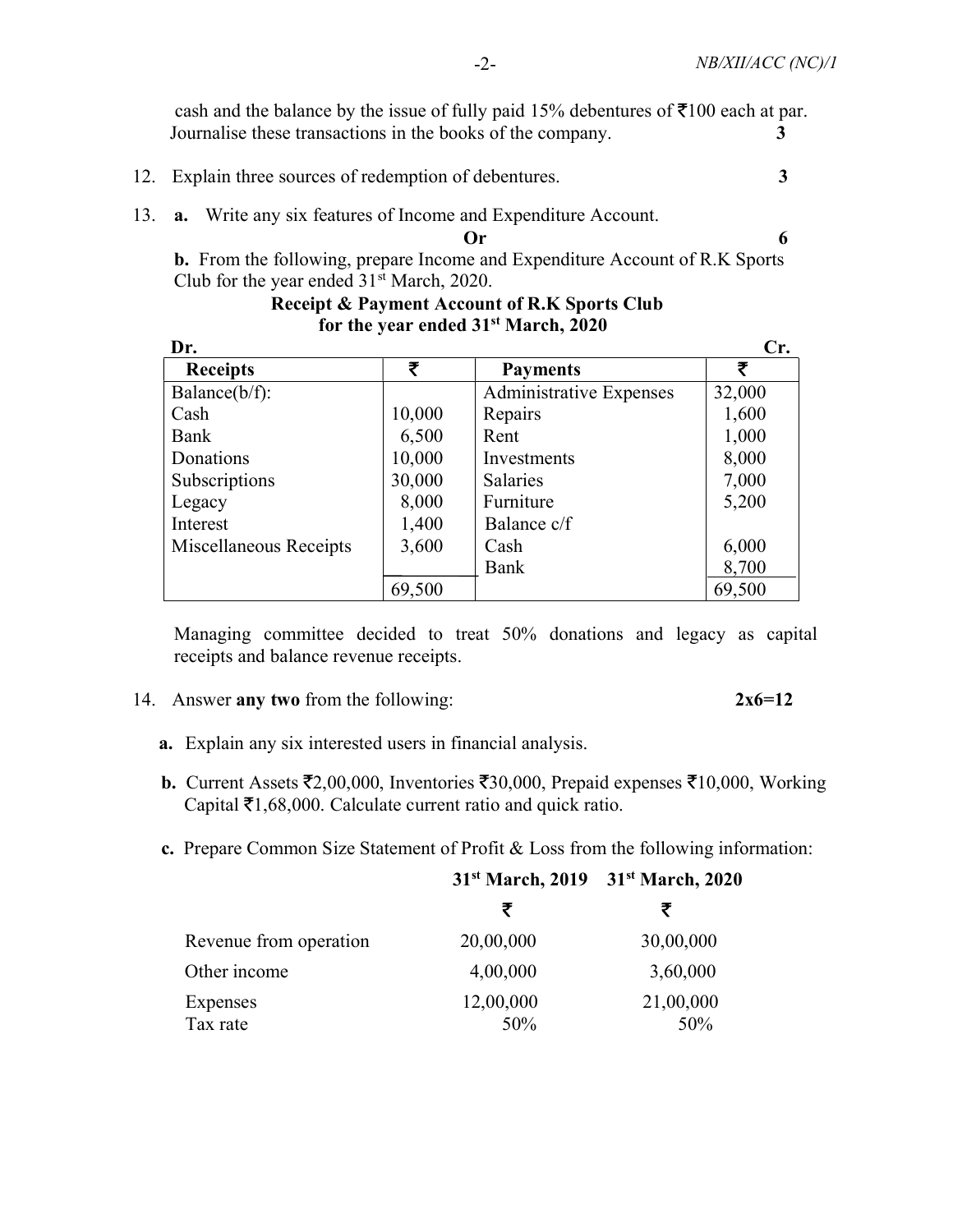15. a. The Balance Sheet of A and B sharing profits and losses in the ratio of 3:1 is given below:

| <b>Liabilities</b>              | ₹      | <b>Assets</b> | ₹     |
|---------------------------------|--------|---------------|-------|
| A's capital                     | 6,000  | Bank          | 1,000 |
| B's capital                     | 2,000  | Debtors       | 6,000 |
| Creditors                       | 1,000  | Stock         | 3,000 |
| Workmen's Compensation Fund     | 2,000  | Investment    | 5,000 |
| Reserve                         | 4,000  | Goodwill      | 1,000 |
| <b>Employees Provident Fund</b> | 1,000  |               |       |
|                                 |        |               |       |
|                                 | 16,000 |               |       |

# BALANCE SHEET of A and B

C was admitted for  $\frac{2}{5}$ <sup>th</sup> share in future profits on the following terms:

- i) C will bring  $\bar{\mathcal{R}}8,000$  for capital and  $\bar{\mathcal{R}}2,000$  for goodwill.
- ii) Market value of investment is  $\bar{x}$ 4,500.
- iii) Claim on account of workmen's compensation is  $\bar{\mathfrak{Z}}1,000$ .
- iv) Goodwill is not to appear in the new firm at all. Prepare the Revaluation A/C, Partners' Capital A/C and the Balance Sheet of the new firm.

| Or | 10 |
|----|----|
|----|----|

### b. The following is the Balance Sheet of X and Y as on 31.3.2020:

|  | Balance Sheet of X and Y as on 31 <sup>st</sup> March, 2020 |  |  |  |  |
|--|-------------------------------------------------------------|--|--|--|--|
|  |                                                             |  |  |  |  |

| <b>Liabilities</b>                      | ₹      | <b>Assets</b>                    |        |
|-----------------------------------------|--------|----------------------------------|--------|
| Creditors & Bills Payable               |        | 38,000 Cash & Bank Balance       | 8,500  |
| Loan from Mrs.X                         | 5,000  | Stock                            | 5,000  |
| Loan from Mrs.Y                         |        | 10,000 Investments               | 10,000 |
| Workmen's Compensation Reserve          |        | 10,000 Debtors<br>20,000         |        |
| <b>Fixed Assets Replacement Reserve</b> |        | $1,000$ Less: Provision<br>2,000 | 18,000 |
| X's Capital                             |        | 10,000 Fixed Assets              | 39,000 |
| Y's Capital                             |        | $10,000$ Profit & Loss A/C       | 3,000  |
|                                         |        | Advertisement Suspense A/C       | 500    |
|                                         |        |                                  |        |
|                                         | 84,000 |                                  |        |

 The firm was dissolved on the same date and the following transactions took place:

- i) X promised to pay off Mrs. X's Loan and took away the stock at 20% discount.
- ii) Y took away half of the investment at 10% discount.
- iii) Debtors falling due after 10 months were realized at a discount of 6% per annum.
- iv) Creditors and bills payable due after one (1) month were paid at 6% discount per annum.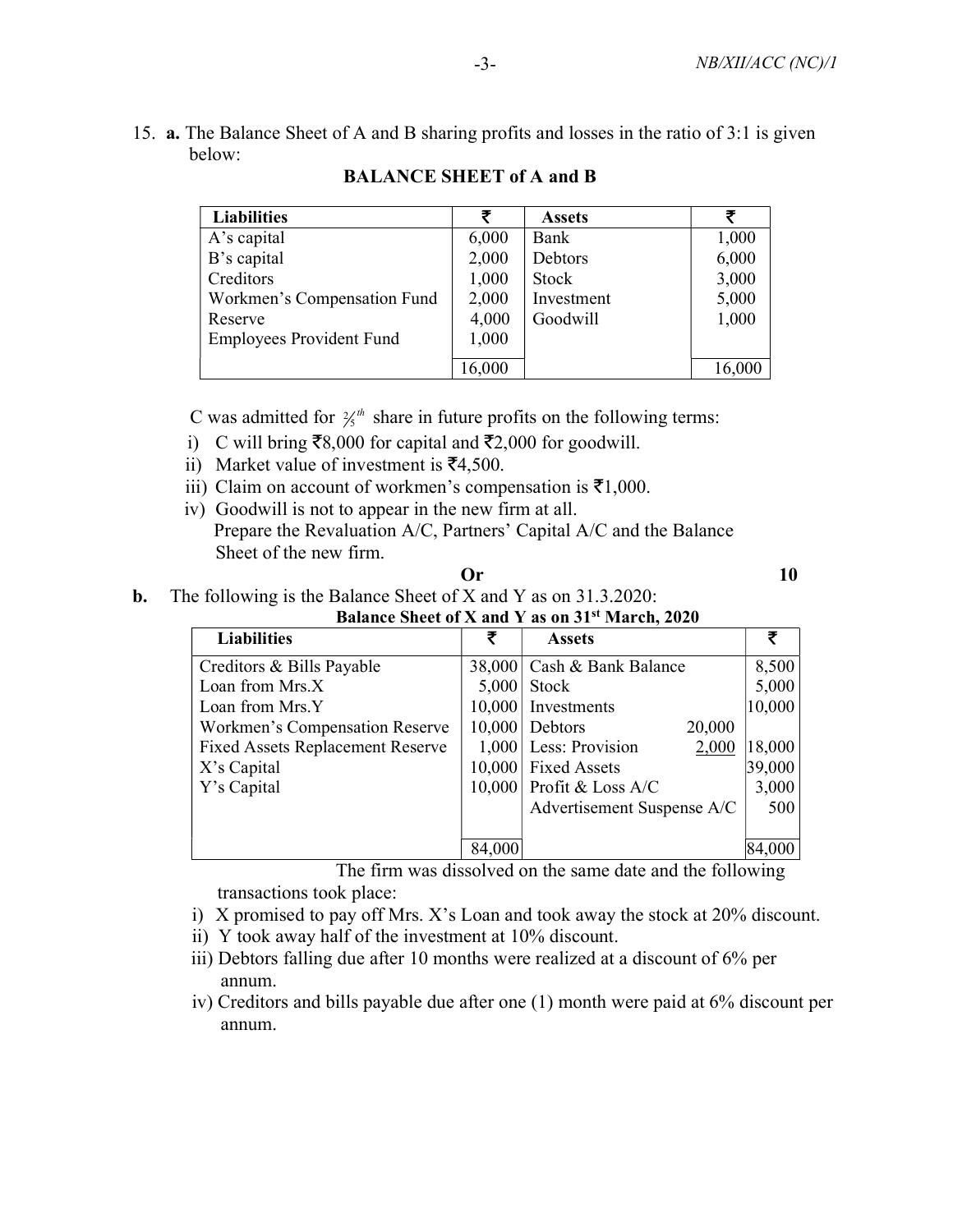- v) Fixed assets realized at  $\overline{5}71,000$  and remaining investment realized at  $\overline{5}4,500$ .
- vi) There was an old furniture which has been written off completely from the books. Y agreed to take away the same at the price of  $\overline{\mathfrak{3}}300$ .
- vii) Realisation expenses were  $\bar{z}$ 1,000 paid by X.

 Prepare Realisation Account, Cash & Bank Account and Partner's Capital Account.

16. a. From the following information, prepare a Cash Flow Statement:

| <b>Particulars</b>                          |              | 31.3.2020<br>₹ | 31.3.2019<br>₹ |
|---------------------------------------------|--------------|----------------|----------------|
|                                             |              |                |                |
| I. Equity & Liabilities                     |              |                |                |
| i) Shareholders' Fund:                      |              |                |                |
| - Share Capital                             |              | 65,000         | 45,000         |
| - Reserves & Surplus (Profit & Loss $A/C$ ) |              | 42,500         | 25,000         |
| ii) Non Current Liabilities                 |              |                |                |
| iii) Current Liabilities                    |              |                |                |
| - Trade Payable                             |              | 11,000         | 8,700          |
|                                             |              |                |                |
|                                             | Total        | 1,18,500       | 78,700         |
| <b>II.</b> Assets                           |              |                |                |
| i) Non Current Assets                       |              |                |                |
| -Tangible Fixed Assets                      |              | 83,000         | 46,700         |
| -Intangible Assets (Goodwill)               |              |                | 500            |
| ii) Current Assets                          |              |                |                |
| - Inventories                               |              | 13,000         | 11,000         |
| - Trade Receivables                         |              | 19,500         | 18,000         |
| - Cash & Cash Equivalents                   |              | 3,000          | 2,500          |
|                                             | <b>Total</b> | 1,18,500       | 78,700         |

#### Balance Sheets as at 31.3.2019 & 31.3.2020

Additional information:

During the year, depreciation charged on tangible fixed assets was  $\overline{\tau}14,700$ and an interim dividend  $\overline{57,000}$  was paid.

Or 10